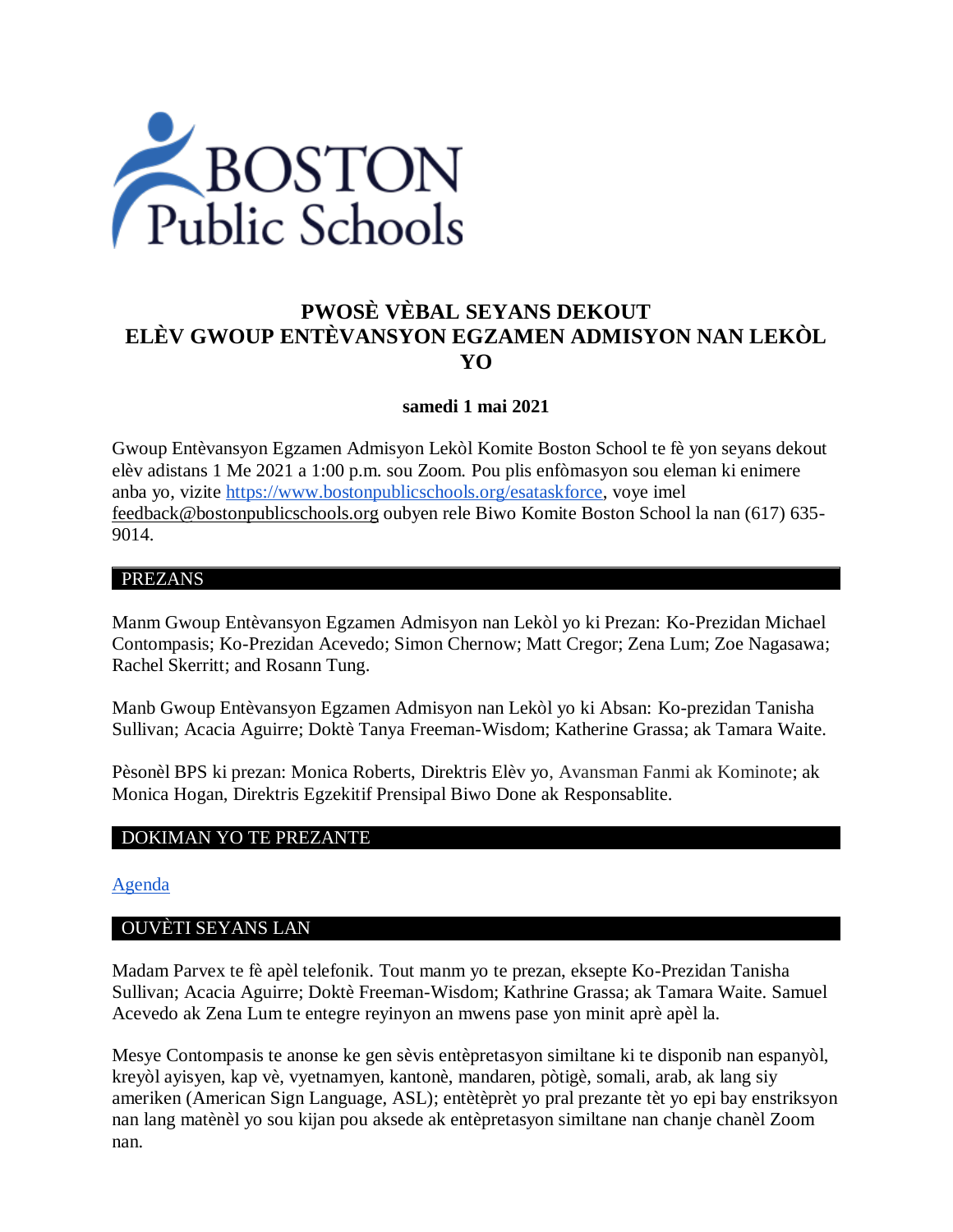Mesye Contompasis te prezante manm Gwoup Entèvansyon elèv yo Zoe Nagasawa ki soti nan Boston Latin School ak Simon Chernow ki soti nan Boston Latin Academy.

Mesye Nagasawa te bay yon apèsi sou pwosesis egzamen admisyon yo nan pase, te esplike politik admisyon yon-ane Ane Lekòl 2021-2022 an epi te deklare responsabilite Gwoup Entèvansyon sa te vini avèk yon rekòmandasyon pou yon politik admisyon pèmanan. Entansyon seyans dekout la se te pou tande vwa elèv yo.

# KÒMANTÈ PIBLIK LAN AN JENERAL

- Suri Yang, elèv, te temwanye konsènan eksperyans li nan pwosesis admisyon an.
- Shenghong Yang, paran, te temwanye konsènan fristrasyon li avèk pwosesis admisyon an ak an favè yon egzamen.
- Emmanuelle Bogomolni, elèv, Boston Latin School (BLS) te tenwanye konsènan kritè posib elèv yo pou jwenn pwen adisyonèl poutèt yo nan distri Boston Public School la ak enpak sou elèv imigran yo.
- Hua J., paran, te temwanye konsènan eksperyans pitit yo a avèk pwosesis admisyon an.
- Jessica Alvarez, te mande si elèv ki te admi yo nan egzamen lekòl yo toujou bezwen fè tès la.

# DISKISYON JENERAL

Pandan tout kòmantè piblik la, manm Gwoup Travay yo te ankouraje piblik la pou bay refleksyon yo sou diferan kritè ak solisyon pou pwosesis admisyon an.

- Emmanuelle Bogomolni te temwanye an favè pou genyen plizyè kritè ak mwens pwa sou tès MAP la is te genyen yon nesesite yon tès. Li te kont rekòmandasyon ak esè pwofesè yo. Li te ajoute tou li pa t panse te genyen yon sistèm "non-jouwab". Li te temwanye tou an favè pou distribiye chèz pou chak lekòl.
- Rayne Valentine te temwanye an favè rekòmandasyon pwofesè yo. Li te ajoute tou te kapab genyen divès etap verifikasyon pou konfime ke esè yo te rive ekri pa elèv la.

# KÒMANTÈ POU KONKLI

Madam Nagasawa te envite piblik la pou patisipe nan reyinyon Gwoup Entèvansyon Egzamen Admisyon nan Lekòl yo jou ouvrab yo.

# SINEDYE

Nan anviwon 2:07 p.m., Komite a te vote a inanimite, pa yon apèl telefonik, pou repòte reyinyon an.